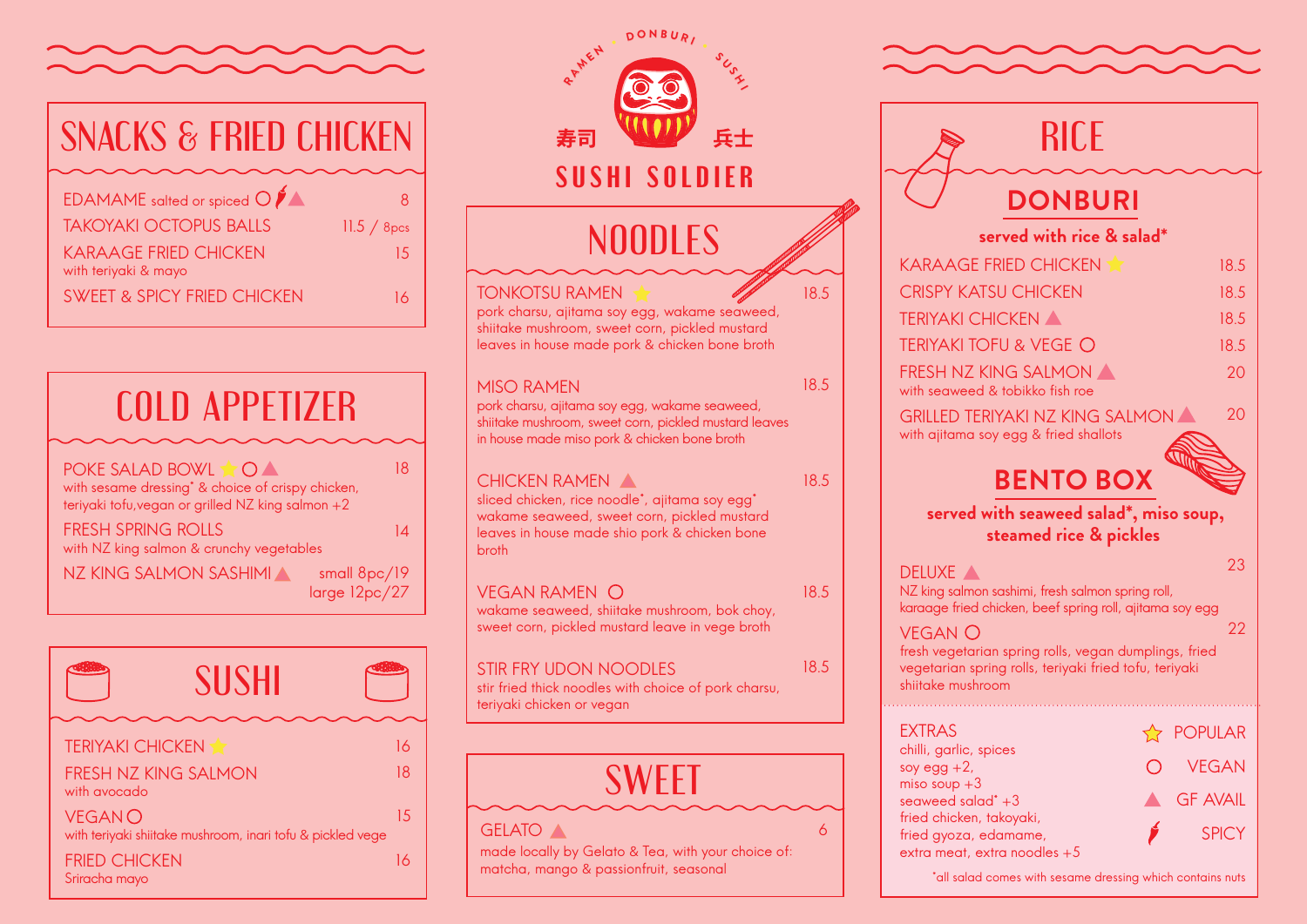| small snacks.<br><b>EDAMAME</b> salted or spiced $\bigcirc$ $\blacktriangle$<br>8<br>15<br><b>DEEP FRIED SQUID</b><br>13.5/4 <sub>pcs</sub><br><b>CRISPY WONTON</b><br>SICHUAN CHILLI OIL WONTON 13.5/4pcs<br>pork, prawn & mushroom<br><b>FRIED SPRING ROLLS</b><br>14.5/4 <sub>pcs</sub><br>choice of beef or vegan $\bigcirc$ |                                                                                                                                                                                                                                                   | EIGHTO                                                                                                                                |                                         | big snacks.<br>WOK STIR FRIED VEGETABLE O<br><b>FRIED CHICKEN SLIDER *</b><br>choice of: teriyaki & mayo, sweet<br>& spicy sauce, sriracha mayo<br><b>STICKY GARLIC PORK RIBS</b><br><b>STEAMED GARLIC PRAWNS</b><br>served with glass noodles<br><b>DOUBLE PORK PLATTER</b><br>roasted pork belly & honey bbq pork | 16<br>18<br>18<br>18<br>24 |
|----------------------------------------------------------------------------------------------------------------------------------------------------------------------------------------------------------------------------------------------------------------------------------------------------------------------------------|---------------------------------------------------------------------------------------------------------------------------------------------------------------------------------------------------------------------------------------------------|---------------------------------------------------------------------------------------------------------------------------------------|-----------------------------------------|---------------------------------------------------------------------------------------------------------------------------------------------------------------------------------------------------------------------------------------------------------------------------------------------------------------------|----------------------------|
| baos n' buns.<br><b>BRAISED PORK BELLY BAO</b><br>13<br>TEMPURA VEGE BAO O<br>13<br>HONEY BBQ PORK STEAM BUN 12.5/2pcs<br><b>SWEET &amp; SPICY CHICKEN BAO</b><br>14.5<br>if you've got no time for nuts or                                                                                                                      | 13/ HALF DOZ<br><b>PORK &amp; CHIVE</b>                                                                                                                                                                                                           | dumplings.<br>steamed or pan fried<br>19.5 / DOZ<br><b>BEEF &amp; SOUR CABBAGE *new</b>                                               |                                         | rice.<br><b>EIGHTGRAINS FRIED RICE</b><br>beef/ tofu & vege/ bbq pork<br><b>CHICKEN FRIED RICE</b><br>fried chicken<br><b>X.O. FRIED RICE</b><br>combination of prawns, bbq pork & chi-<br>nese sausage                                                                                                             | 18.5<br>18.5<br>21         |
| coriander, let us know.<br>noods.<br>18.5<br><b>SCALLION HOUSE NOODLES</b><br>with chicken & house blended soy                                                                                                                                                                                                                   | <b>CHICKEN, CORN &amp; CORIANDER</b><br><b>RED WINE PULLED BEEF</b><br><b>VEGAN</b> (mushroom & edamame) $\bigcirc$<br><b>PRAWN, MUSHROOM &amp; PORK</b><br><b>PORK, GINGER &amp; CORIANDER</b>                                                   | <b>DIM SUM</b><br>choice of: Shumai or<br>Xiao long bao (soupy dumpling)<br><b>DUMPLING TASTING PLATTER</b><br><b>DIM SUM PLATTER</b> | 10/4 <sub>pcs</sub><br>21<br>$15/6$ pcs | <b>CLASSIC SWEET &amp; SOUR PORK</b><br><b>TAIWANESE BRAISED PORK BELLY 18.5</b><br><b>LEMON CHICKEN</b><br><b>BLACK PEPPER HOT PAN</b>                                                                                                                                                                             | 19.5<br>19.5<br>18.5       |
| SICHUAN SPICY DAN DAN<br>18.5<br>18<br>VEGAN SPICY DAN DAN O                                                                                                                                                                                                                                                                     |                                                                                                                                                                                                                                                   | sweet.                                                                                                                                |                                         | SICHUAN KONG PAO<br>All mains served with rice and choice of:                                                                                                                                                                                                                                                       | 18.5                       |
| <b>EIGHTGRAINS SPECIAL</b><br>19.5<br><b>STIR FRY NOODLES</b><br>STIR FRY FLAT RICE NOODLE $\triangle$ $\bigcirc$ 19.5<br>choice of (all proteins are GF):<br>chicken, beef, prawns or tofu & veg<br>+ add our own sichuan chilli oil +1                                                                                         | <b>GELATO BY GELATO AND TEA <math>\blacktriangle</math> O</b><br>matcha, mango passionfruit, seasonal<br>APPLE MANGO CINNAMON ROLLS with house gelato $\bigcirc$ O<br><b>SWEET BAO</b><br>fried baos served with condensed milk & chocolate sauce | CATERING, TAKEAWAY & UBER EATS DELIVERY AVAILABLE                                                                                     | 6<br>14 / 4 $pcs$<br>9.5                | beef, chicken or tofu & vege<br>$\mathcal{L}$<br>$\bigcirc$<br>$\blacktriangle$<br>GF<br>spicy<br>popular<br>vegan<br>available<br>HIT US UP IF YOU HAVE ANY ALLERGIES!                                                                                                                                             |                            |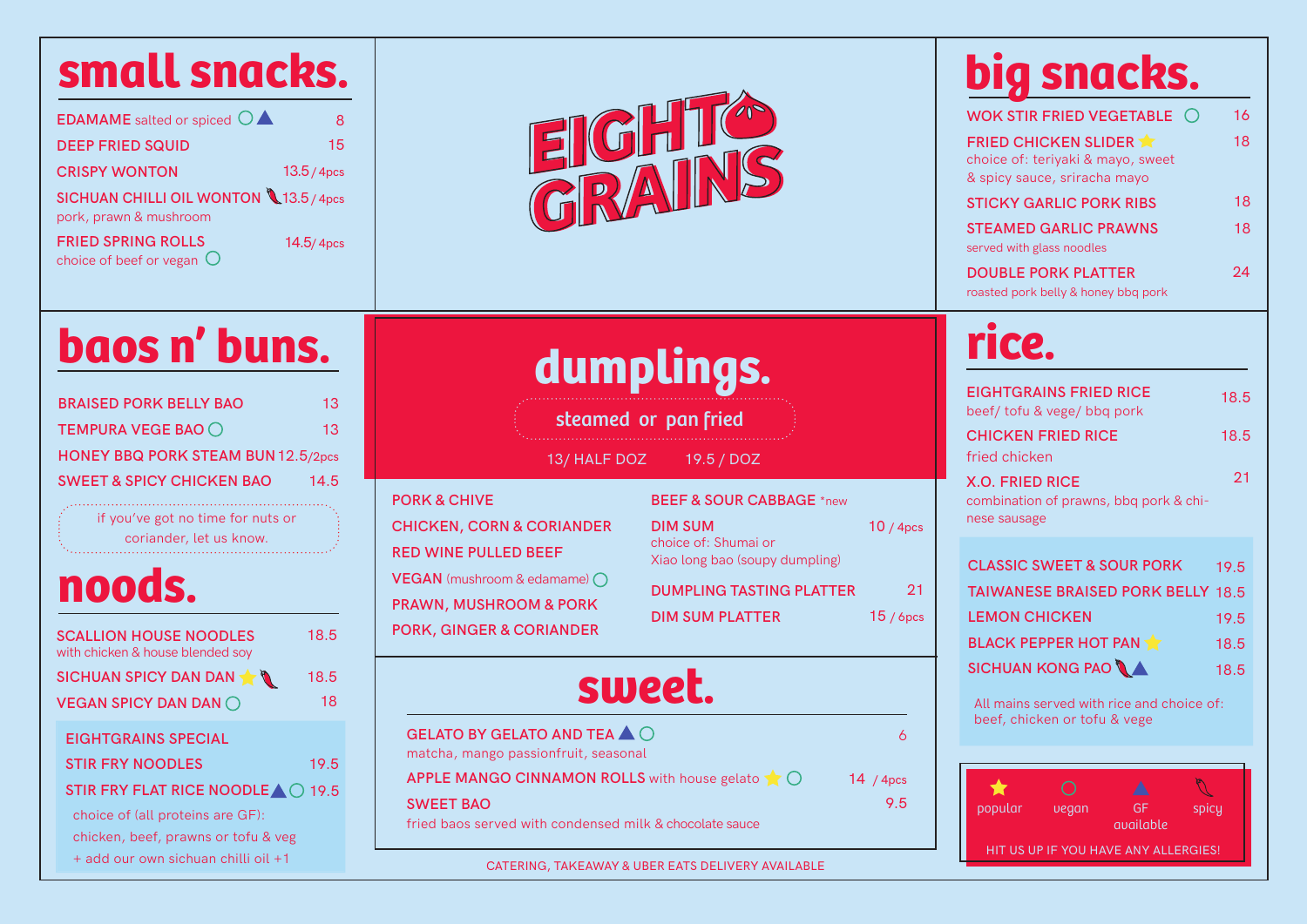**4-6PM DAILY BEER // WINE // SPIRITS**

### **wine**

| WHITE                                    | <b>GLASS</b> | <b>BOTTLE</b> | RED                                             | <b>GLASS</b> | <b>BOTTLE</b>                 |
|------------------------------------------|--------------|---------------|-------------------------------------------------|--------------|-------------------------------|
| <b>SAUVIGNON BLANC</b>                   |              |               | <b>PINOT NOIR</b>                               |              |                               |
| Mud House Marlborough                    | 9.5          | 40            | Lake Chalice Marlborough                        | 9.5          | 40                            |
| The Ned Marlborough                      | 10.5         | 45            | Devil's Staircase Central Otago                 | 12.5         | 55                            |
| <b>Oyster Bay Marlborough</b>            | 11.5         | 50            |                                                 |              |                               |
| <b>CHARDONNAY</b>                        |              |               | <b>SHIRAZ</b>                                   |              |                               |
| Villa Maria Cellar Selection Marlborough | 9.5          | 40            | Arrogant Frog Languedoc, France                 | 10.5         | 48                            |
| Matawhero Gisborne                       | 12           | 52            |                                                 |              |                               |
| <b>PINOT GRIS</b>                        |              |               | <b>BLENDS</b>                                   |              |                               |
| <b>Mud House Marlborough</b>             | 9.5          | 40            | Mudhouse Merlot Hawke's Bay                     |              | 40                            |
| The Ned Marlborough                      | 10.5         | 45            | Villa Maria Cellar Selection Marlborough        | 11           | 48                            |
| <b>RIESLING</b>                          |              |               |                                                 |              |                               |
| Allan Scott Marlborough                  | 10.5         | 48            | <b>FEELING FANCY?</b>                           |              |                               |
| <b>ROSE</b>                              |              |               | <b>CELEBRATE WITH</b><br><b>SOMEONE SPECIAL</b> |              |                               |
| The Ned Marlborough                      | 10.5         | 45            |                                                 |              |                               |
| Allan Scott Marlborough                  | 11           | 48            | <b>SPARKLING</b>                                |              | <b>200ML</b><br><b>BOTTLE</b> |
|                                          |              |               | Henkell Trocken Dry Sec Wiesbaden, Germany      |              | 11.5                          |
| <b>PLUM</b>                              |              |               | Henkell Sparkling Rose Wiesbaden, Germany       |              | 11.5                          |
| <b>Umeshu Choya Plum Wine</b>            | 11.5         |               | Canti Piedmont, Italy                           |              | 13                            |
|                                          |              |               |                                                 |              |                               |

# **HAPPY HOUR<br>4-6PM DAILY AND RINKS MENU EIGHTGRAINS + SUSHI SOLDIER**



**DAILY DEALS**

**ASK OUR STAFF FOR MORE INFO**